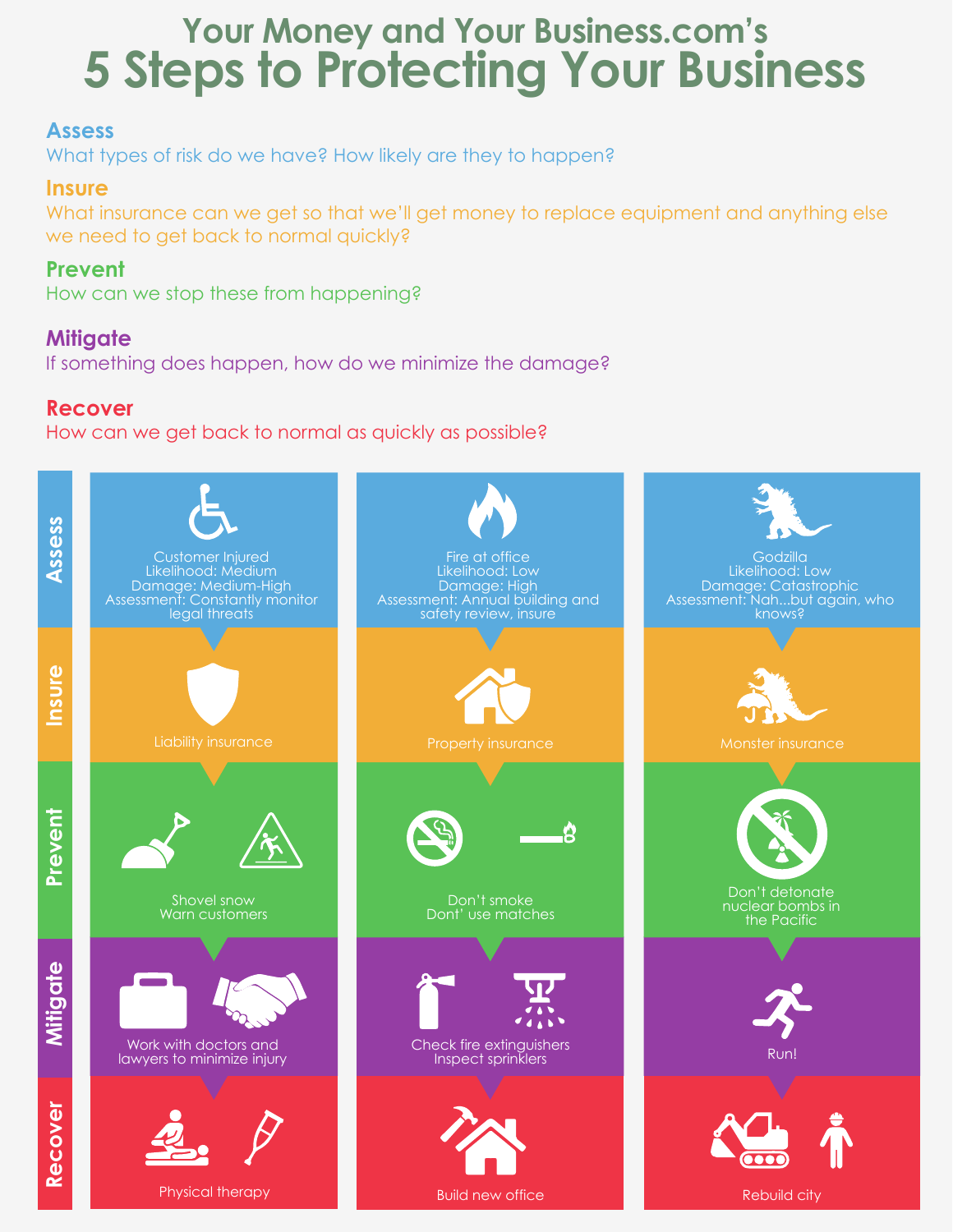# **What are Typical Small Business Risks?**

# **Internal Risks**

Employee loss/turnover Employee theft and fraud

Property damage injures employee, customer, or vendor

Owner disability

# **External Risks**

Theft • Loss of key customer • New competitor Economic downturn • Property damage • Loss of key vendor Supplier raises price \* Lawsuit \* Customer fails to pay Bank pulls line of credit • Regulatory risk • War Loss of lease • Cyber theft Computer virus Utility outage